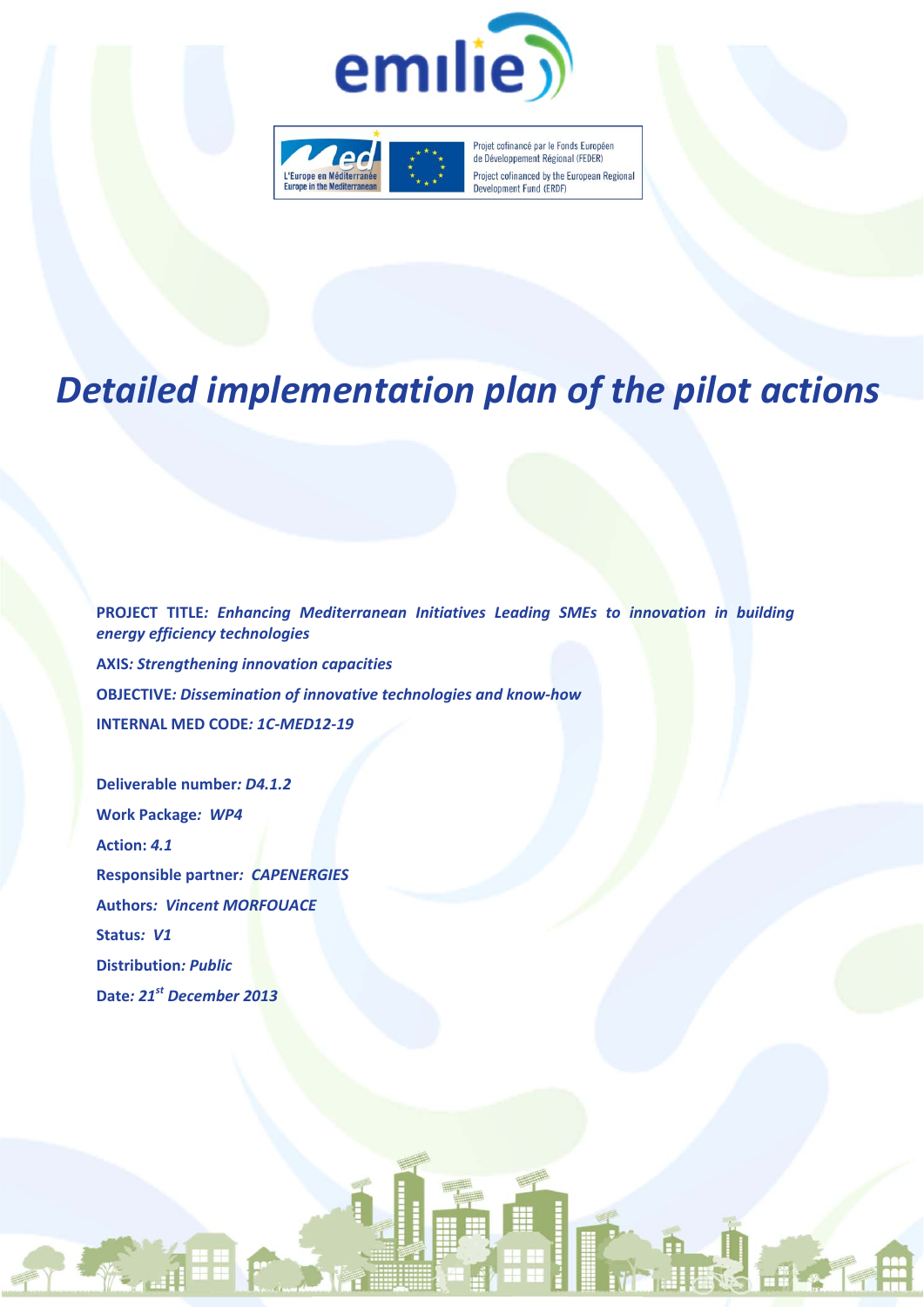# **Table of contents**

| $\mathbf{1}$   |     |  |
|----------------|-----|--|
| $\overline{2}$ |     |  |
|                | 2.1 |  |
|                | 2.2 |  |
|                | 2.3 |  |
|                | 2.4 |  |
|                | 2.5 |  |
|                | 2.6 |  |
| 3              |     |  |
|                | 3.1 |  |
|                | 3.2 |  |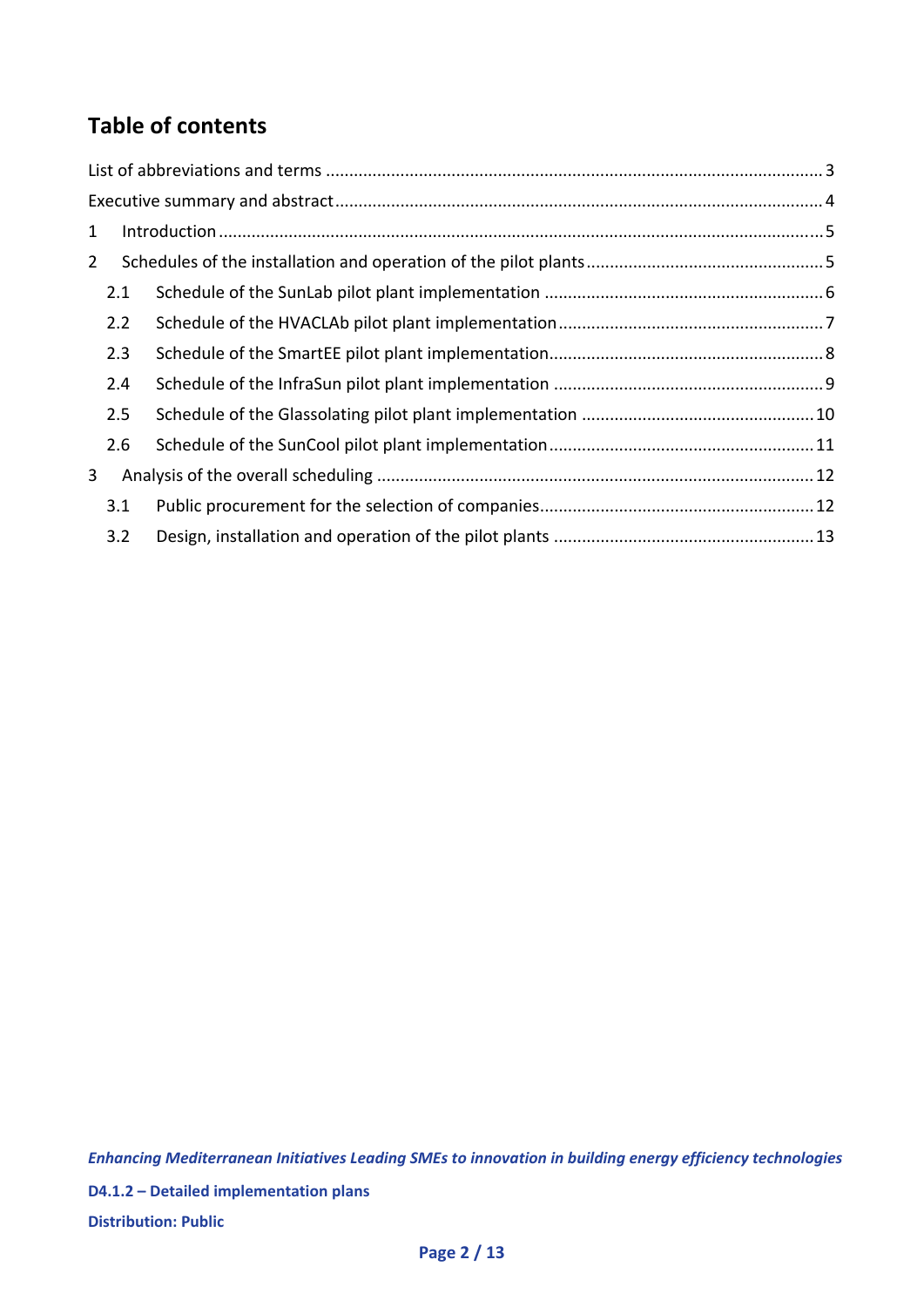# **List of abbreviations and terms**

| <b>AREA</b>     | stands for AREA Science Park, head quartered in Trieste, Friuli Venezia Giulia region,<br>Italy                                                                              |
|-----------------|------------------------------------------------------------------------------------------------------------------------------------------------------------------------------|
| <b>CAP</b>      | is a short name of the Capenergies cluster, headquartered in Aix-en-Provence, PACA<br>region, France                                                                         |
| <b>CIRCE</b>    | Stands for Centro de investigación de recursos y consumos energéticos,<br>headquartered in Zaragoza, Aragón region, Spain                                                    |
| <b>IAT</b>      | stands for Instituto Andalousian de Technologico, headquartered in Seville,<br>Andalousia region, Spain                                                                      |
| <b>IJS</b>      | stands for Institute Josef Stephan, headquartered in Ljubljana, Ljubljana region,<br>Slovenia                                                                                |
| <b>REA</b>      | stands for Regionalna Energia Agenci, headquartered in Rijeka, Kvarner region,<br>Croatia                                                                                    |
| <b>PACA</b>     | stands for Provence Alpes Côte d'Azur, the south-east region of France                                                                                                       |
| SunLab          | is the short name of the pilot action implemented in Italy, Friuli Venezia Giulia<br>region, addressing Solar Cooling technology Lab for building conditioning               |
| <b>HVACLab</b>  | is the short name of the pilot action implemented in Spain, Andalousia region,<br>addressing a HVAC technology Lab for office buildings                                      |
| SmartEE         | is the short name of the pilot action implemented in France, PACA region,<br>demonstrating a Smart interface to impulse behaviour changes favourable to Energy<br>Efficiency |
| <b>InfraSun</b> | is the short name of the pilot action implemented in Slovenia, Ljubljana region,<br>approaching Sun as an energy infrastructure                                              |
| Glassolating    | is the short name of the pilot action implemented in Spain, Aragón region, dealing<br>with Phase Material Change technology in glass envelopes                               |
| SunCool         | is the short name of the pilot action implemented in Croatia, Kvarner region,<br>addressing Solar Cooling technology for a thermal comfort laboratory                        |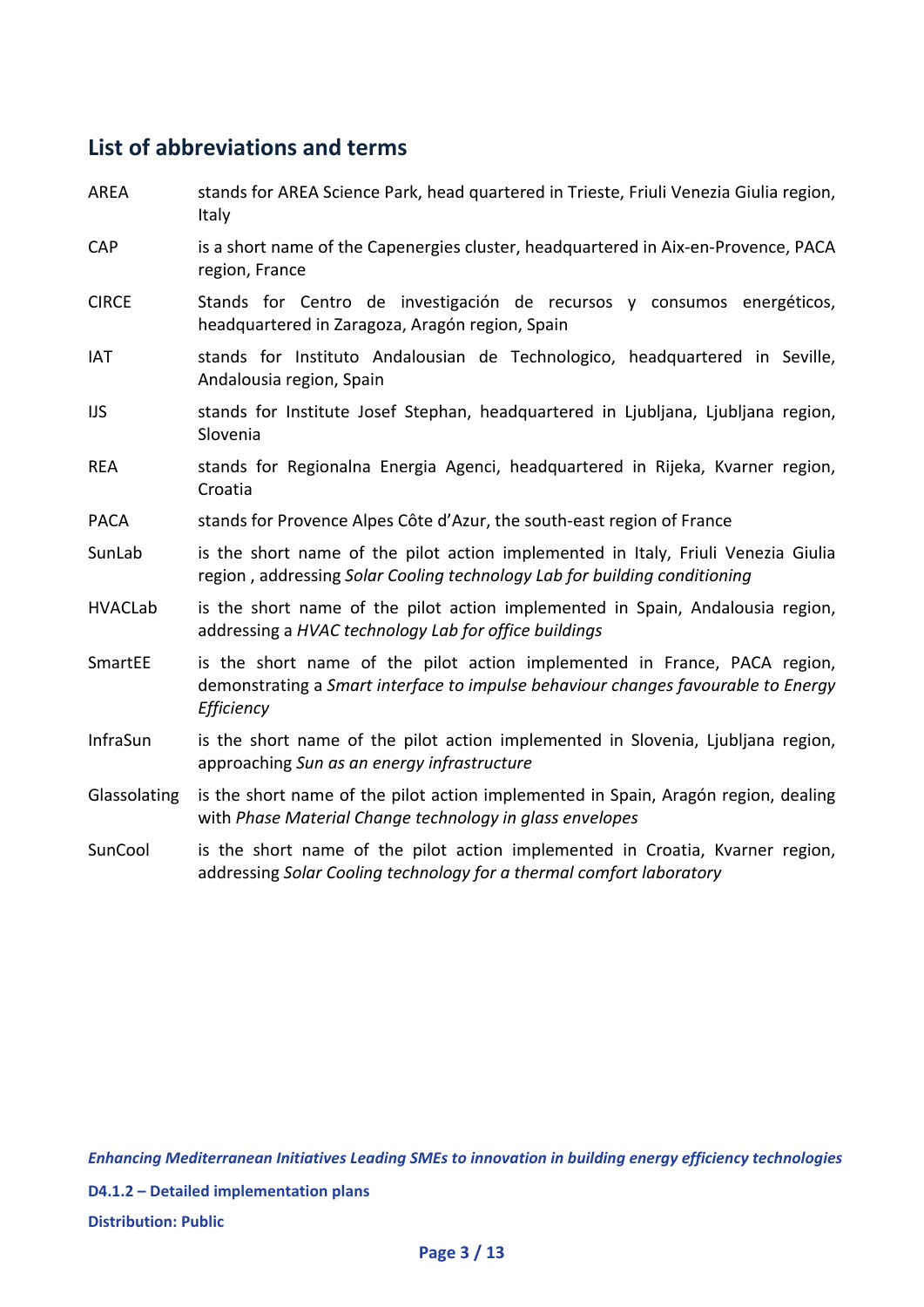## **Executive summary and abstract**

This document presents the detailed implementation planning of the 6 pilot plants proposed by the EMILIE project. Then, it gives some insight about the coherence and synchronization of the actions in the 6 regions involved in the partnership.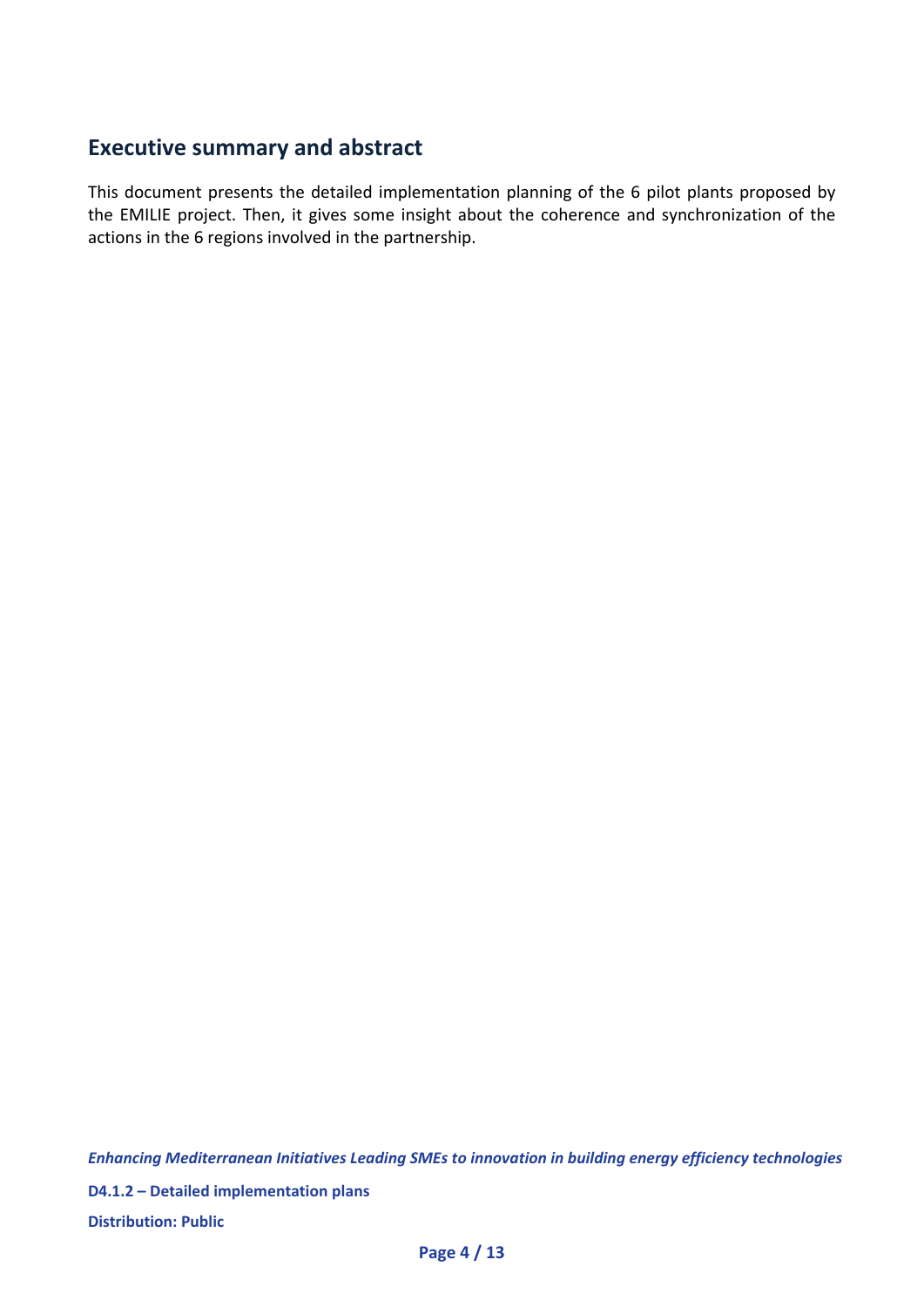## **1 Introduction**

This Deliverable D4.1.2 resulting from the action 4.1 of the EMILIE project aims at describing how and when the physical pilot plants will be installed and turned to operation. The 6 pilot plants are:

- SunLab in Italy, Friuli Venezia Giulia region, under the lead of AREA
- HVACLab in Spain, Andalousia region, under the lead of IAT
- SmartEE in France, PACA region, under the lead of Capenergies
- InfraSun in Slovenia, Ljubljana region, under the lead of IJS
- Glassolating in Spain, Aragon region, under the lead of CIRCE
- SunCool in Croatia, Kvarner region, under the lead of REA

The first section gives the Gantt charts of the implementation schedules of the 6 pilot plants. Then, the next section gives some insights on the level of synchronization the partners could achieve, although significant discrepancies appeared in the tendering procedure which had to be implemented to select the technology providers (see Deliverables D4.2.1 and D4.2.2).

## **2 Schedules of the installation and operation of the pilot plants**

Please jump to next page to review the implementation Gantt charts.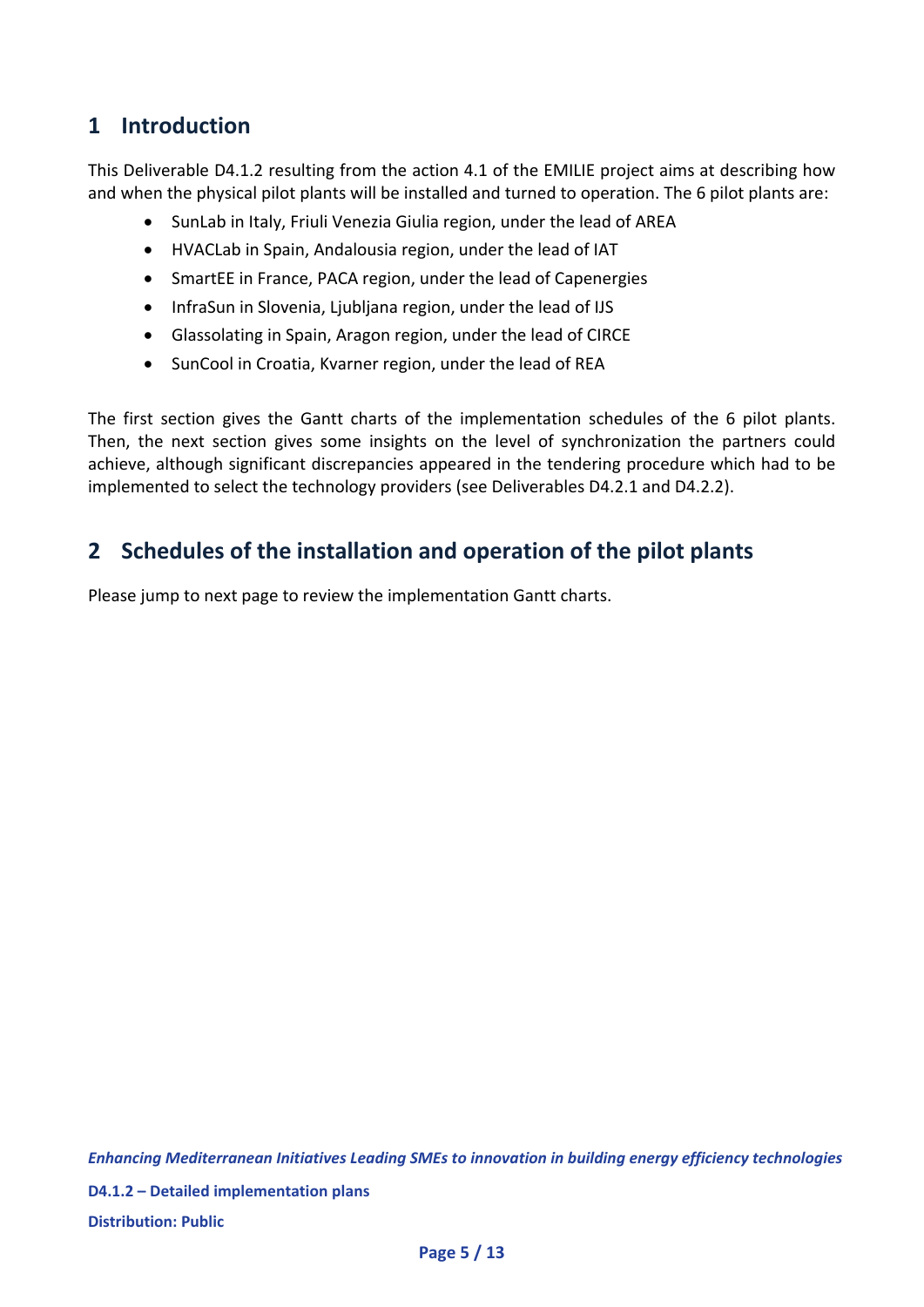#### **2.1 Schedule of the SunLab pilot plant implementation ‐ Friuli Venezia Giulia Region**

| Weeks                                                                 |  | 1° week - 12/05/2014                                      |  | 2° week - 19/05/2014 |  |  | 3° week- 26/05/2014 |  | 4° week - 02/06/2014 |  |  | 5° week - 09/06/2014           |  | 6° week - 16/06/2014 |  |      | 7° week -23/06/2014 |  |  | 8° week - 30/06/2014 |  | 9° week - 07/07/2014 |  |  | 10° week - 14/07/2014 |    | 11° week - 21/07/2014 |  |  |  |  | 12° week - 28/07/2014 13° week - 04/08/2014 |  |
|-----------------------------------------------------------------------|--|-----------------------------------------------------------|--|----------------------|--|--|---------------------|--|----------------------|--|--|--------------------------------|--|----------------------|--|------|---------------------|--|--|----------------------|--|----------------------|--|--|-----------------------|----|-----------------------|--|--|--|--|---------------------------------------------|--|
| Days                                                                  |  | <b> <del>─</del> ━ ━ ━ ━ ━ ━ ━ ━ ━ </b> ━ ━ ━ ━ ━ ━ ━ ━ ━ |  |                      |  |  |                     |  |                      |  |  | <u>नवन   नननन ननन नननना नन</u> |  |                      |  | da i | --------            |  |  |                      |  |                      |  |  |                       | ┑┑ |                       |  |  |  |  | <u>-------------</u>                        |  |
| Working Days <b>Property and Part</b>                                 |  |                                                           |  |                      |  |  |                     |  |                      |  |  |                                |  |                      |  |      |                     |  |  |                      |  |                      |  |  |                       |    |                       |  |  |  |  |                                             |  |
|                                                                       |  |                                                           |  |                      |  |  |                     |  |                      |  |  |                                |  |                      |  |      |                     |  |  |                      |  |                      |  |  |                       |    |                       |  |  |  |  |                                             |  |
| <b>Working categories</b>                                             |  |                                                           |  |                      |  |  |                     |  |                      |  |  |                                |  |                      |  |      |                     |  |  |                      |  |                      |  |  |                       |    |                       |  |  |  |  |                                             |  |
| Phase 01                                                              |  |                                                           |  |                      |  |  |                     |  |                      |  |  |                                |  |                      |  |      |                     |  |  |                      |  |                      |  |  |                       |    |                       |  |  |  |  |                                             |  |
| Construction site set up                                              |  |                                                           |  |                      |  |  |                     |  |                      |  |  |                                |  |                      |  |      |                     |  |  |                      |  |                      |  |  |                       |    |                       |  |  |  |  |                                             |  |
| Phase 02                                                              |  |                                                           |  |                      |  |  |                     |  |                      |  |  |                                |  |                      |  |      |                     |  |  |                      |  |                      |  |  |                       |    |                       |  |  |  |  |                                             |  |
| Plant modifications to the existing solar<br>thermal power plant (HT) |  |                                                           |  |                      |  |  |                     |  |                      |  |  |                                |  |                      |  |      |                     |  |  |                      |  |                      |  |  |                       |    |                       |  |  |  |  |                                             |  |
| Phase 03                                                              |  |                                                           |  |                      |  |  |                     |  |                      |  |  |                                |  |                      |  |      |                     |  |  |                      |  |                      |  |  |                       |    |                       |  |  |  |  |                                             |  |
| Supply and installation of the adsorption<br>chiller                  |  |                                                           |  |                      |  |  |                     |  |                      |  |  |                                |  |                      |  |      |                     |  |  |                      |  |                      |  |  |                       |    |                       |  |  |  |  |                                             |  |
| Supply and installation of low-<br>temperature system (LT).           |  |                                                           |  |                      |  |  |                     |  |                      |  |  |                                |  |                      |  |      |                     |  |  |                      |  |                      |  |  |                       |    |                       |  |  |  |  |                                             |  |
| Supply and installation of medium heat<br>temperature system (MT).    |  |                                                           |  |                      |  |  |                     |  |                      |  |  |                                |  |                      |  |      |                     |  |  |                      |  |                      |  |  |                       |    |                       |  |  |  |  |                                             |  |
| Supply and installation of data collection<br>and monitoring system   |  |                                                           |  |                      |  |  |                     |  |                      |  |  |                                |  |                      |  |      |                     |  |  |                      |  |                      |  |  |                       |    |                       |  |  |  |  |                                             |  |
| Supply and installation of supervision<br>and control system.         |  |                                                           |  |                      |  |  |                     |  |                      |  |  |                                |  |                      |  |      |                     |  |  |                      |  |                      |  |  |                       |    |                       |  |  |  |  |                                             |  |
| Phase 04                                                              |  |                                                           |  |                      |  |  |                     |  |                      |  |  |                                |  |                      |  |      |                     |  |  |                      |  |                      |  |  |                       |    |                       |  |  |  |  |                                             |  |
| Site restoration and demobilization                                   |  |                                                           |  |                      |  |  |                     |  |                      |  |  |                                |  |                      |  |      |                     |  |  |                      |  |                      |  |  |                       |    |                       |  |  |  |  |                                             |  |

Authors: AREA Science Park

*Enhancing Mediterranean Initiatives Leading SMEs to innovation in building energy efficiency technologies*

**D4.1.2 – Detailed implementation plans**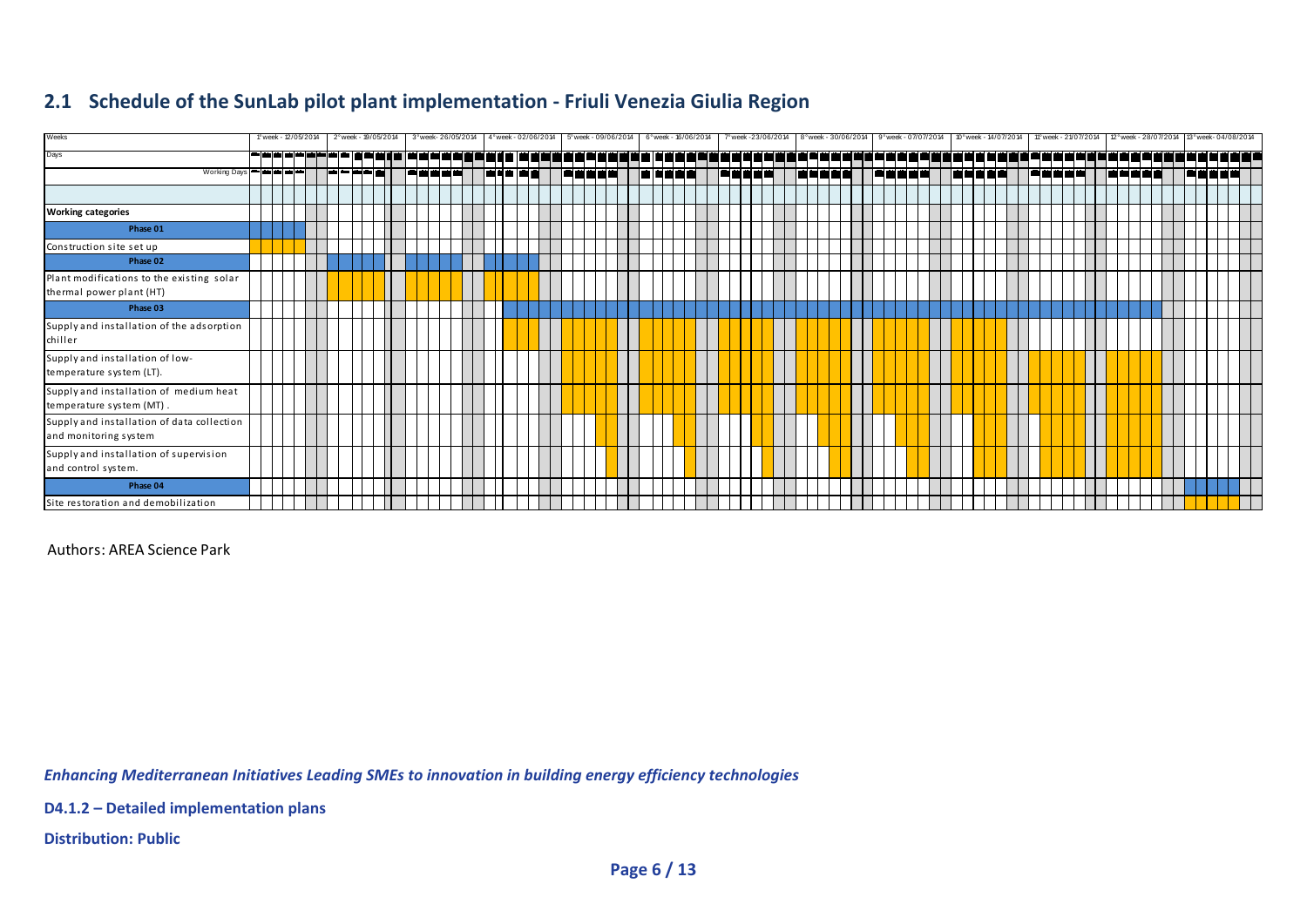#### **2.2 Schedule of the HVACLAb pilot plant implementation ‐ Andalousia Region**

|                                                                                                  |        |            |           |          |          |            |            |            |         |          |          |                  |         |            |           |        |          |            |            |            |         |          |        |          |         |         |         |          | 1st REPORTING PERIOD   2nd REPORTING PERIOD   3rd REPORTING PERIOD   4th REPORTING PERIOD   5th REPORTING PERIOD |         |
|--------------------------------------------------------------------------------------------------|--------|------------|-----------|----------|----------|------------|------------|------------|---------|----------|----------|------------------|---------|------------|-----------|--------|----------|------------|------------|------------|---------|----------|--------|----------|---------|---------|---------|----------|------------------------------------------------------------------------------------------------------------------|---------|
| <b>Step</b>                                                                                      | janv-1 | $f$ évr-13 | $mars-13$ | $avr-13$ | $mai-13$ | $j$ uin-13 | $j$ uil-13 | $a$ oût-13 | sept-13 | $oct-13$ | $nov-13$ | $d\acute{e}c-13$ | janv-14 | $f$ évr-14 | $mars-14$ | avr-14 | $mai-14$ | $j$ uin-14 | $j$ uil-14 | $a$ oût-14 | sept-14 | $oct-14$ | nov-14 | $dec-14$ | janv-15 | févr-15 | mars-1! | $avr-15$ | $mai-15$                                                                                                         | juin-15 |
| Identification of key technologies to be tested                                                  |        |            |           |          |          |            |            |            |         |          |          |                  |         |            |           |        |          |            |            |            |         |          |        |          |         |         |         |          |                                                                                                                  |         |
| Analysis of technology requirements and performance<br>needs                                     |        |            |           |          |          |            |            |            |         |          |          |                  |         |            |           |        |          |            |            |            |         |          |        |          |         |         |         |          |                                                                                                                  |         |
| Planning and preparation of the pilot plant installation<br>sites. Simualtion models development |        |            |           |          |          |            |            |            |         |          |          |                  |         |            |           |        |          |            |            |            |         |          |        |          |         |         |         |          |                                                                                                                  |         |
| Open procurement through tender procedure to select<br>enterprises installing the pilot action   |        |            |           |          |          |            |            |            |         |          |          |                  |         |            |           |        |          |            |            |            |         |          |        |          |         |         |         |          |                                                                                                                  |         |
| Selection of applicants and technologies                                                         |        |            |           |          |          |            |            |            |         |          |          |                  |         |            |           |        |          |            |            |            |         |          |        |          |         |         |         |          |                                                                                                                  |         |
| Final design studies and workplan preparation with<br>selected contractor                        |        |            |           |          |          |            |            |            |         |          |          |                  |         |            |           |        |          |            |            |            |         |          |        |          |         |         |         |          |                                                                                                                  |         |
| Installation / construction of pilot plants                                                      |        |            |           |          |          |            |            |            |         |          |          |                  |         |            |           |        |          |            |            |            |         |          |        |          |         |         |         |          |                                                                                                                  |         |
| First operation and start-up of pilot plant                                                      |        |            |           |          |          |            |            |            |         |          |          |                  |         |            |           |        |          |            |            |            |         |          |        |          |         |         |         |          |                                                                                                                  |         |
| Follow-up of performances                                                                        |        |            |           |          |          |            |            |            |         |          |          |                  |         |            |           |        |          |            |            |            |         |          |        |          |         |         |         |          |                                                                                                                  |         |
| Data collection & agregation, stakeholders and target<br>groups visits to the pilot plant.       |        |            |           |          |          |            |            |            |         |          |          |                  |         |            |           |        |          |            |            |            |         |          |        |          |         |         |         |          |                                                                                                                  |         |



**Already achieved or in process**

**To be done**

*Enhancing Mediterranean Initiatives Leading SMEs to innovation in building energy efficiency technologies*

**D4.1.2 – Detailed implementation plans**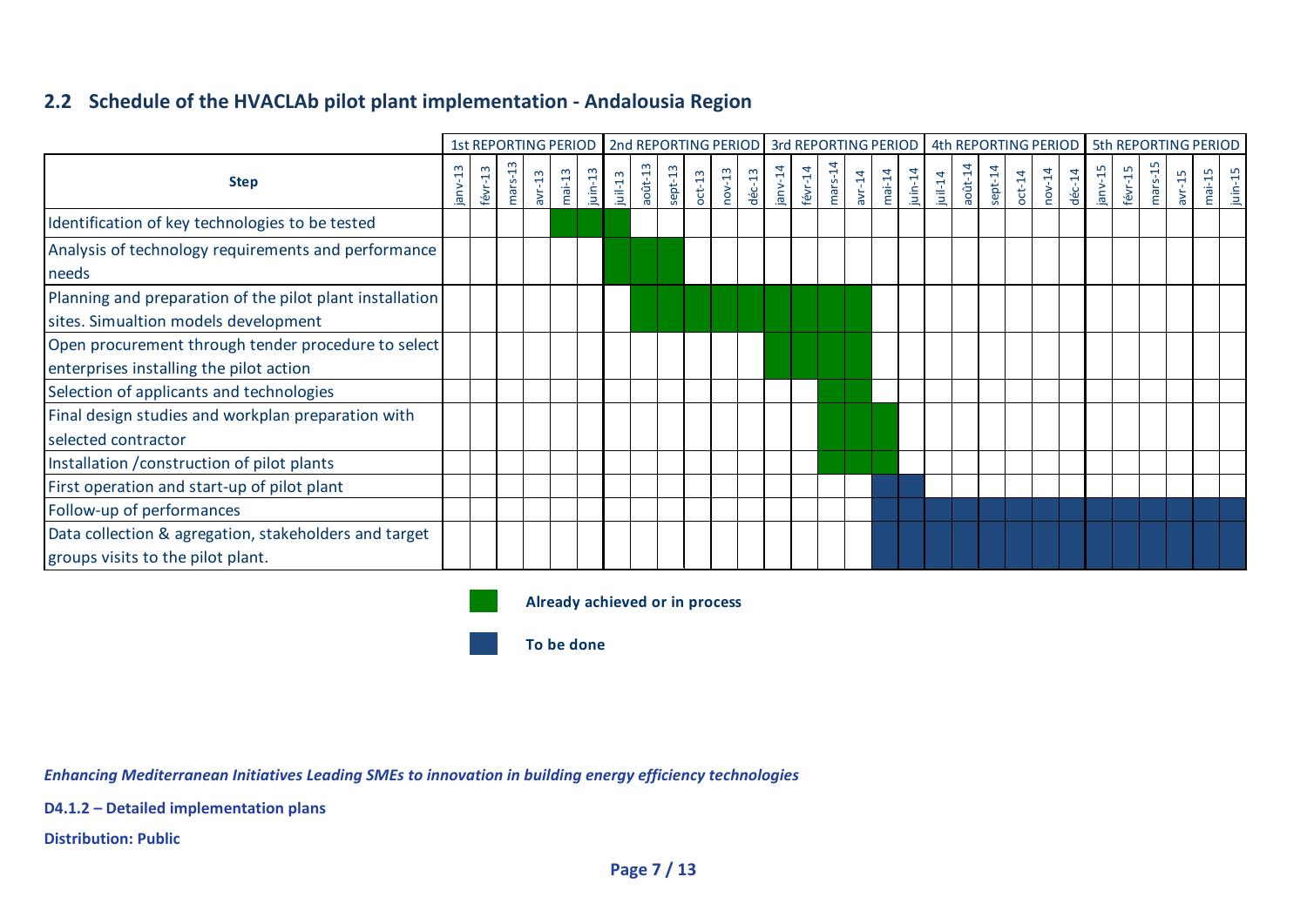#### **2.3 Schedule of the SmartEE pilot plant implementation ‐ PACA region**



*Enhancing Mediterranean Initiatives Leading SMEs to innovation in building energy efficiency technologies*

**D4.1.2 – Detailed implementation plans**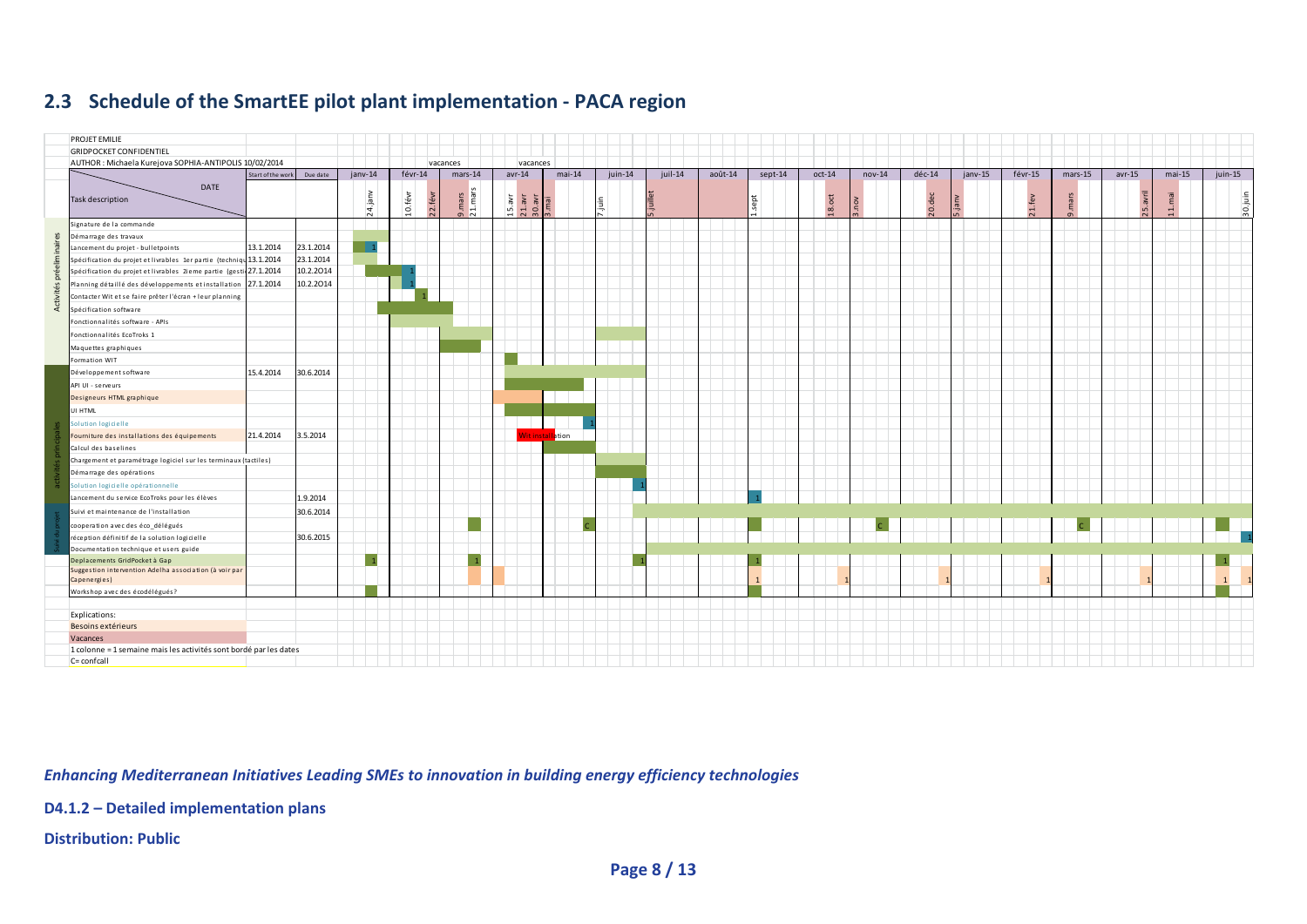#### **2.4 Schedule of the InfraSun pilot plant implementation ‐ Ljubljana region**

| <b>EMILIE Project</b><br>InfraSUN (US)<br>emilie <sup>®</sup><br>date: 11.3.2014 | <b>OO</b> "Jožef Stefan"<br>Institute<br>$\bullet$ | Ljubljana, Slovenia |           |                              |                              |                 |                                             |                      |            |         |         |          |          |          |         |         |                                                                                                                                                                                                                                                                                                                                                                                                                                                                                                                                            |          |          |            |
|----------------------------------------------------------------------------------|----------------------------------------------------|---------------------|-----------|------------------------------|------------------------------|-----------------|---------------------------------------------|----------------------|------------|---------|---------|----------|----------|----------|---------|---------|--------------------------------------------------------------------------------------------------------------------------------------------------------------------------------------------------------------------------------------------------------------------------------------------------------------------------------------------------------------------------------------------------------------------------------------------------------------------------------------------------------------------------------------------|----------|----------|------------|
| DATE<br>Task description                                                         | Start of the work Due date                         |                     | $ianv-14$ | févr-14<br>H H H H H N N H H | mars-14<br>mmmm <del>u</del> | $avr-14$<br>444 | $mai-14$<br><b>10 ID</b><br><b>AD</b><br>மை | juin-14<br>$\bullet$ | $i$ uil-14 | août-14 | sept-14 | $oct-14$ | $nov-14$ | $dec-14$ | jany-15 | févr-15 | $mars-15$<br>ৰৰৰ ৰয় আৰু পৰাৰ প্ৰাৰ পৰাৰ বিৰাৰ পৰা পৰাৰ পৰাৰ বৰ পৰাৰ পৰিবৰ পৰাৰ পৰাৰ পৰাৰ পৰিচাল অভাৱত অভাৱত অভিযোগিত অভিযোগ<br>প্ৰ্যান্ত্ৰৰ পৰাত্ত্ব প্ৰতি প্ৰতিপৰাত্ত্ব ত্ৰ্যান্ত বৰ্তন অভিযান্ত্ৰ ব্ৰিত ব্ৰিত্ত্ব পৰাৰ সকলৰ সময়তা সময়তা<br>じゅうこ ここつう ううつうり うららつ ココココ フリコスツ アルツ アクチュア アツアクアクタク<br>n 1999 - 1999 - 1999 - 1999 - 1999 - 1999 - 1999 - 1999 - 1999 - 1999 - 1999 - 1999 - 1999 - 1999 - 1999 - 199<br>2009 - 1999 - 1999 - 1999 - 1999 - 1999 - 1999 - 1999 - 1999 - 1999 - 1999 - 1999 - 1999 - 1999 - 1999 - 1999<br>2 | $avr-15$ | $mai-15$ | $i$ uin-15 |
| Monitoring of environmental/room conditions                                      | 1/10/13                                            |                     |           |                              |                              |                 |                                             |                      |            |         |         |          |          |          |         |         |                                                                                                                                                                                                                                                                                                                                                                                                                                                                                                                                            |          |          |            |
| Preparatory works - refurbishment of the pilot plant premi                       | 17/3/14                                            | 31/3/14             |           |                              |                              |                 |                                             |                      |            |         |         |          |          |          |         |         |                                                                                                                                                                                                                                                                                                                                                                                                                                                                                                                                            |          |          |            |
| <b>Public procurement - Call for tenders</b>                                     | 11/2/14                                            | <b>25/3/14</b>      |           |                              |                              |                 |                                             |                      |            |         |         |          |          |          |         |         |                                                                                                                                                                                                                                                                                                                                                                                                                                                                                                                                            |          |          |            |
| Selection of pilot plant tenderer                                                |                                                    | 31/3/14             |           |                              |                              |                 |                                             |                      |            |         |         |          |          |          |         |         |                                                                                                                                                                                                                                                                                                                                                                                                                                                                                                                                            |          |          |            |
| Signing of the order                                                             |                                                    | 4/4/14              |           |                              |                              |                 |                                             |                      |            |         |         |          |          |          |         |         |                                                                                                                                                                                                                                                                                                                                                                                                                                                                                                                                            |          |          |            |
| <b>Installation of pilot plant</b>                                               | 10/4/14                                            | 30/6/14             |           |                              |                              |                 |                                             |                      |            |         |         |          |          |          |         |         |                                                                                                                                                                                                                                                                                                                                                                                                                                                                                                                                            |          |          |            |
| Supervision of project works                                                     | 17/3/14                                            |                     |           |                              |                              |                 |                                             |                      |            |         |         |          |          |          |         |         |                                                                                                                                                                                                                                                                                                                                                                                                                                                                                                                                            |          |          |            |
| Installation of solar thermal collectors                                         | 30/5/11                                            | 13/6/14             |           |                              |                              |                 |                                             |                      |            |         |         |          |          |          |         |         |                                                                                                                                                                                                                                                                                                                                                                                                                                                                                                                                            |          |          |            |
| Installation of chiller                                                          | 9/6/14                                             | 13/6/14             |           |                              |                              |                 |                                             |                      |            |         |         |          |          |          |         |         |                                                                                                                                                                                                                                                                                                                                                                                                                                                                                                                                            |          |          |            |
| Integration into the existing tregulation, supervision) syst                     | 11/4/14                                            | 30/6/14             |           |                              |                              |                 |                                             |                      |            |         |         |          |          |          |         |         |                                                                                                                                                                                                                                                                                                                                                                                                                                                                                                                                            |          |          |            |
| <b>Installation checks</b>                                                       |                                                    | 30/6/14             |           |                              |                              |                 |                                             |                      |            |         |         |          |          |          |         |         |                                                                                                                                                                                                                                                                                                                                                                                                                                                                                                                                            |          |          |            |
| <b>First operation (test run)</b>                                                |                                                    | 30/6/14             |           |                              |                              |                 |                                             |                      |            |         |         |          |          |          |         |         |                                                                                                                                                                                                                                                                                                                                                                                                                                                                                                                                            |          |          |            |
| Training of staff/operators                                                      |                                                    | 11/7/14             |           |                              |                              |                 |                                             | 1. 2.                | <b>В.</b>  |         |         |          |          |          |         |         |                                                                                                                                                                                                                                                                                                                                                                                                                                                                                                                                            |          |          |            |
| Installation of supervisory control and data acquisition system                  |                                                    | 31/7/14             |           |                              |                              |                 |                                             |                      |            |         |         |          |          |          |         |         |                                                                                                                                                                                                                                                                                                                                                                                                                                                                                                                                            |          |          |            |
| Initial tuning of the setup                                                      | 30/6/14                                            |                     |           |                              |                              |                 |                                             |                      |            |         |         |          |          |          |         |         |                                                                                                                                                                                                                                                                                                                                                                                                                                                                                                                                            |          |          |            |
| <b>Evaluation of results</b>                                                     | 30/6/14                                            |                     |           |                              |                              |                 |                                             |                      |            |         |         |          |          |          |         |         |                                                                                                                                                                                                                                                                                                                                                                                                                                                                                                                                            |          |          |            |
| Supervision and maintenance of the installation                                  | 30/6/14                                            |                     |           |                              |                              |                 |                                             |                      |            |         |         |          |          |          |         |         |                                                                                                                                                                                                                                                                                                                                                                                                                                                                                                                                            |          |          |            |
| <b>Motplant factsheet update</b>                                                 |                                                    |                     |           |                              |                              |                 |                                             | 2.                   |            |         |         |          |          |          |         |         |                                                                                                                                                                                                                                                                                                                                                                                                                                                                                                                                            |          |          |            |
|                                                                                  |                                                    |                     |           |                              |                              |                 |                                             |                      |            |         |         |          |          |          |         |         |                                                                                                                                                                                                                                                                                                                                                                                                                                                                                                                                            |          |          |            |
| Main activities                                                                  |                                                    |                     |           |                              |                              |                 |                                             |                      |            |         |         |          |          |          |         |         |                                                                                                                                                                                                                                                                                                                                                                                                                                                                                                                                            |          |          |            |
| Monitoring phases                                                                |                                                    |                     |           |                              |                              |                 |                                             |                      |            |         |         |          |          |          |         |         |                                                                                                                                                                                                                                                                                                                                                                                                                                                                                                                                            |          |          |            |

*Enhancing Mediterranean Initiatives Leading SMEs to innovation in building energy efficiency technologies*

**D4.1.2 – Detailed implementation plans**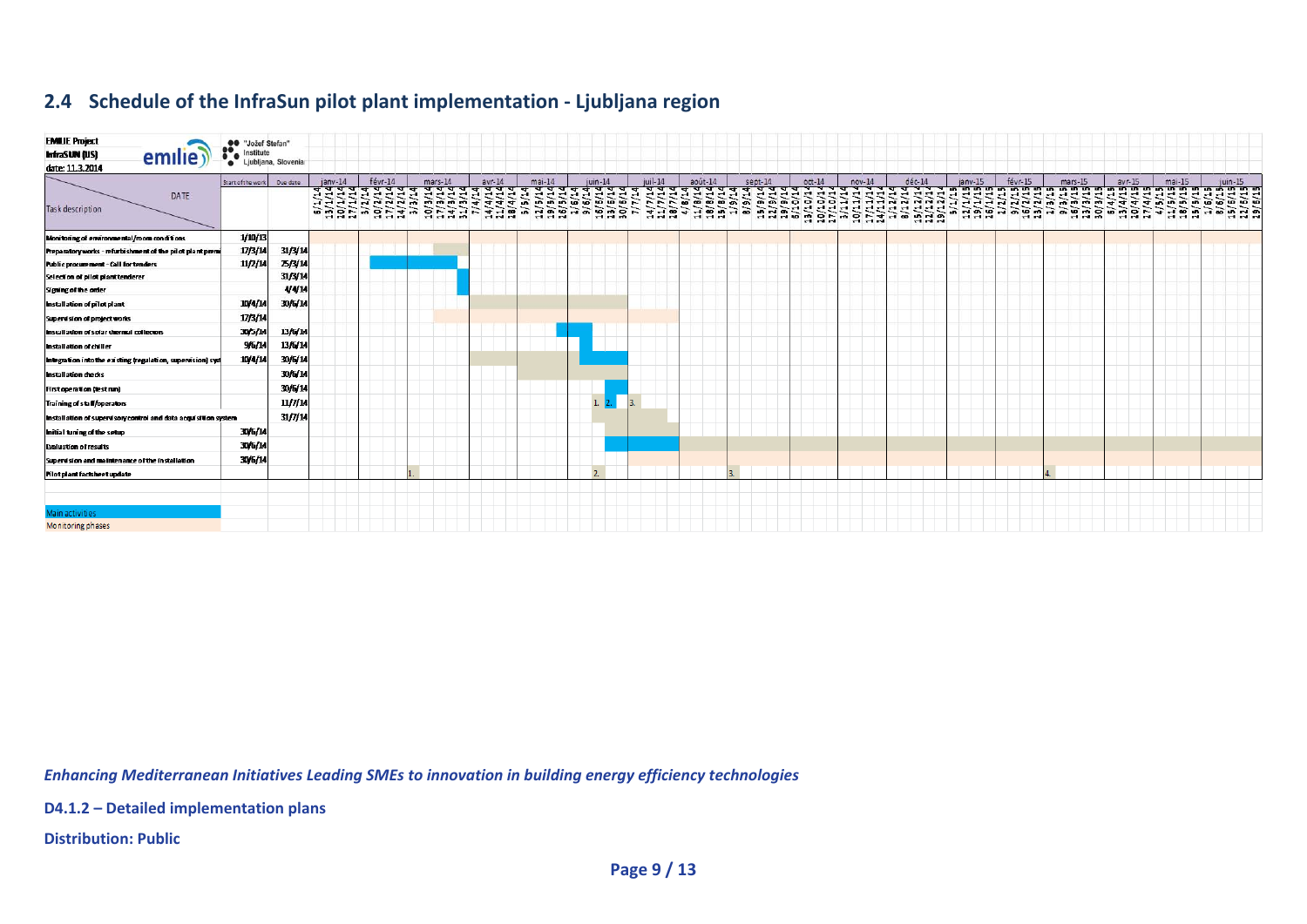#### **2.5 Schedule of the Glassolating pilot plant implementation ‐ Aragon Region**

|                                                                                                       |         |         |           |          | 1st REPORTING PERIOD           |            |            |            |         |          |          |                  |            |         |           |          |          |            |            |            |         |          |          |                  |           |         |         |          | 2nd REPORTING PERIOD 3rd REPORTING PERIOD 4th REPORTING PERIOD   5th REPORTING PERIOD |            |
|-------------------------------------------------------------------------------------------------------|---------|---------|-----------|----------|--------------------------------|------------|------------|------------|---------|----------|----------|------------------|------------|---------|-----------|----------|----------|------------|------------|------------|---------|----------|----------|------------------|-----------|---------|---------|----------|---------------------------------------------------------------------------------------|------------|
| <b>Step</b>                                                                                           | janv-13 | févr-13 | $mars-13$ | $avr-13$ | $mai-13$                       | $j$ uin-13 | $j$ uil-13 | $a$ oût-13 | sept-13 | $oct-13$ | $nov-13$ | $d\acute{e}c-13$ | $j$ anv-14 | févr-14 | $mars-14$ | $avr-14$ | $mai-14$ | $j$ uin-14 | $j$ uil-14 | $a$ oût-14 | sept-14 | $oct-14$ | $nov-14$ | $d\acute{e}c-14$ | $janv-15$ | févr-15 | mars-15 | $avr-15$ | $mai-15$                                                                              | $j$ uin-15 |
| Identification of key technologies to be tested<br>(before the delivery of the roadmap)               |         |         |           |          |                                |            |            |            |         |          |          |                  |            |         |           |          |          |            |            |            |         |          |          |                  |           |         |         |          |                                                                                       |            |
| Analysis of technology requirements and performance<br>needs (PCM)                                    |         |         |           |          |                                |            |            |            |         |          |          |                  |            |         |           |          |          |            |            |            |         |          |          |                  |           |         |         |          |                                                                                       |            |
| Planning and preparation of the demo<br>implementation sites                                          |         |         |           |          |                                |            |            |            |         |          |          |                  |            |         |           |          |          |            |            |            |         |          |          |                  |           |         |         |          |                                                                                       |            |
| Open public procurement through tender procedure<br>to select enterprises installing the pilot action |         |         |           |          |                                |            |            |            |         |          |          |                  |            |         |           |          |          |            |            |            |         |          |          |                  |           |         |         |          |                                                                                       |            |
| Selection of applicants and technologies                                                              |         |         |           |          |                                |            |            |            |         |          |          |                  |            |         |           |          |          |            |            |            |         |          |          |                  |           |         |         |          |                                                                                       |            |
| Final design studies and workplan preparation with<br>selected contractor                             |         |         |           |          |                                |            |            |            |         |          |          |                  |            |         |           |          |          |            |            |            |         |          |          |                  |           |         |         |          |                                                                                       |            |
| Installation / construction of pilot plants                                                           |         |         |           |          |                                |            |            |            |         |          |          |                  |            |         |           |          |          |            |            |            |         |          |          |                  |           |         |         |          |                                                                                       |            |
| Follow-up of performances                                                                             |         |         |           |          |                                |            |            |            |         |          |          |                  |            |         |           |          |          |            |            |            |         |          |          |                  |           |         |         |          |                                                                                       |            |
| Data collection & agregation, stakeholders and target<br>groups visits to the pilot plant.            |         |         |           |          |                                |            |            |            |         |          |          |                  |            |         |           |          |          |            |            |            |         |          |          |                  |           |         |         |          |                                                                                       |            |
|                                                                                                       |         |         |           |          | Already achieved or in process |            |            |            |         |          |          |                  |            |         |           |          |          |            |            |            |         |          |          |                  |           |         |         |          |                                                                                       |            |
|                                                                                                       |         |         |           |          | To be done                     |            |            |            |         |          |          |                  |            |         |           |          |          |            |            |            |         |          |          |                  |           |         |         |          |                                                                                       |            |

*Enhancing Mediterranean Initiatives Leading SMEs to innovation in building energy efficiency technologies*

**D4.1.2 – Detailed implementation plans**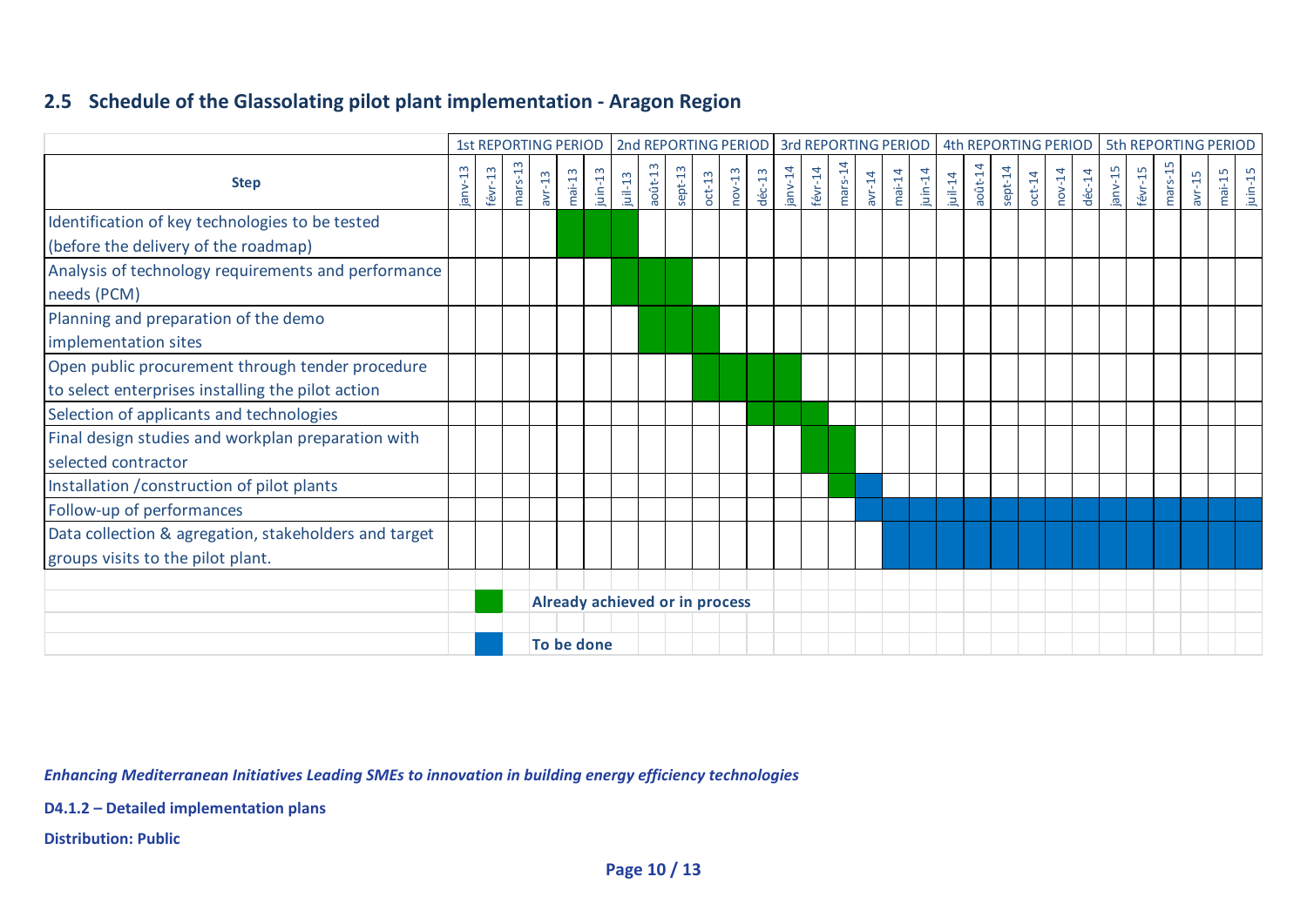#### **2.6 Schedule of the SunCool pilot plant implementation ‐ Kvarner Region**

|                                                                                                |                                             |        | 1st REPORTING PERIOD |        |          |           |          |        |        |        | 2nd REPORTING PERIOD |               |          |        |        |        | 3rd REPORTING PERIOD |           |          |        | 4th REPORTING PERIOD |               |        |               |          |        |        |        | 5th REPORTING PERIOD |           |
|------------------------------------------------------------------------------------------------|---------------------------------------------|--------|----------------------|--------|----------|-----------|----------|--------|--------|--------|----------------------|---------------|----------|--------|--------|--------|----------------------|-----------|----------|--------|----------------------|---------------|--------|---------------|----------|--------|--------|--------|----------------------|-----------|
| <b>Step</b>                                                                                    | S<br>$\overline{\phantom{0}}$<br><u>jar</u> | Feb-13 | Mar-13               | Apr-13 | $May-13$ | $J$ un-13 | $Jul-13$ | Aug-13 | Sep-13 | Oct-13 | Nov-13               | <b>Dec-13</b> | $Jan-14$ | Feb-14 | Mar-14 | Apr-14 | May-14               | $J$ un-14 | $Jul-14$ | Aug-14 | $Step-14$            | <b>Oct-14</b> | Nov-14 | <b>Dec-14</b> | $Jan-15$ | Feb-15 | Mar-15 | Apr-15 | $May-15$             | $J$ un-15 |
| Identification of the test site                                                                |                                             |        |                      |        |          |           |          |        |        |        |                      |               |          |        |        |        |                      |           |          |        |                      |               |        |               |          |        |        |        |                      |           |
| Identification of the key technologies to<br>be tested (before the delivery of the<br>roadmap) |                                             |        |                      |        |          |           |          |        |        |        |                      |               |          |        |        |        |                      |           |          |        |                      |               |        |               |          |        |        |        |                      |           |
| Specification of the EE service needs                                                          |                                             |        |                      |        |          |           |          |        |        |        |                      |               |          |        |        |        |                      |           |          |        |                      |               |        |               |          |        |        |        |                      |           |
| Planning of the demo implementations<br>and and prefeasibility study preparation               |                                             |        |                      |        |          |           |          |        |        |        |                      |               |          |        |        |        |                      |           |          |        |                      |               |        |               |          |        |        |        |                      |           |
| Transnational synergies outlook                                                                |                                             |        |                      |        |          |           |          |        |        |        |                      |               |          |        |        |        |                      |           |          |        |                      |               |        |               |          |        |        |        |                      |           |
| Public procurement for designs and work<br>supervision                                         |                                             |        |                      |        |          |           |          |        |        |        |                      |               |          |        |        |        |                      |           |          |        |                      |               |        |               |          |        |        |        |                      |           |
| Beginning of designing                                                                         |                                             |        |                      |        |          |           |          |        |        |        |                      |               |          |        |        |        |                      |           |          |        |                      |               |        |               |          |        |        |        |                      |           |
| Public procurement for works                                                                   |                                             |        |                      |        |          |           |          |        |        |        |                      |               |          |        |        |        |                      |           |          |        |                      |               |        |               |          |        |        |        |                      |           |
| Start of construction                                                                          |                                             |        |                      |        |          |           |          |        |        |        |                      |               |          |        |        |        |                      |           |          |        |                      |               |        |               |          |        |        |        |                      |           |
| Completion of all works and testing<br>perfomance                                              |                                             |        |                      |        |          |           |          |        |        |        |                      |               |          |        |        |        |                      |           |          |        |                      |               |        |               |          |        |        |        |                      |           |
| Follow-up performances                                                                         |                                             |        |                      |        |          |           |          |        |        |        |                      |               |          |        |        |        |                      |           |          |        |                      |               |        |               |          |        |        |        |                      |           |
| Summary fact sheets for cross<br>fertilization                                                 |                                             |        |                      |        |          |           |          |        |        |        |                      |               |          |        |        |        |                      |           |          |        |                      |               |        |               |          |        |        |        |                      |           |



*Enhancing Mediterranean Initiatives Leading SMEs to innovation in building energy efficiency technologies*

**D4.1.2 – Detailed implementation plans**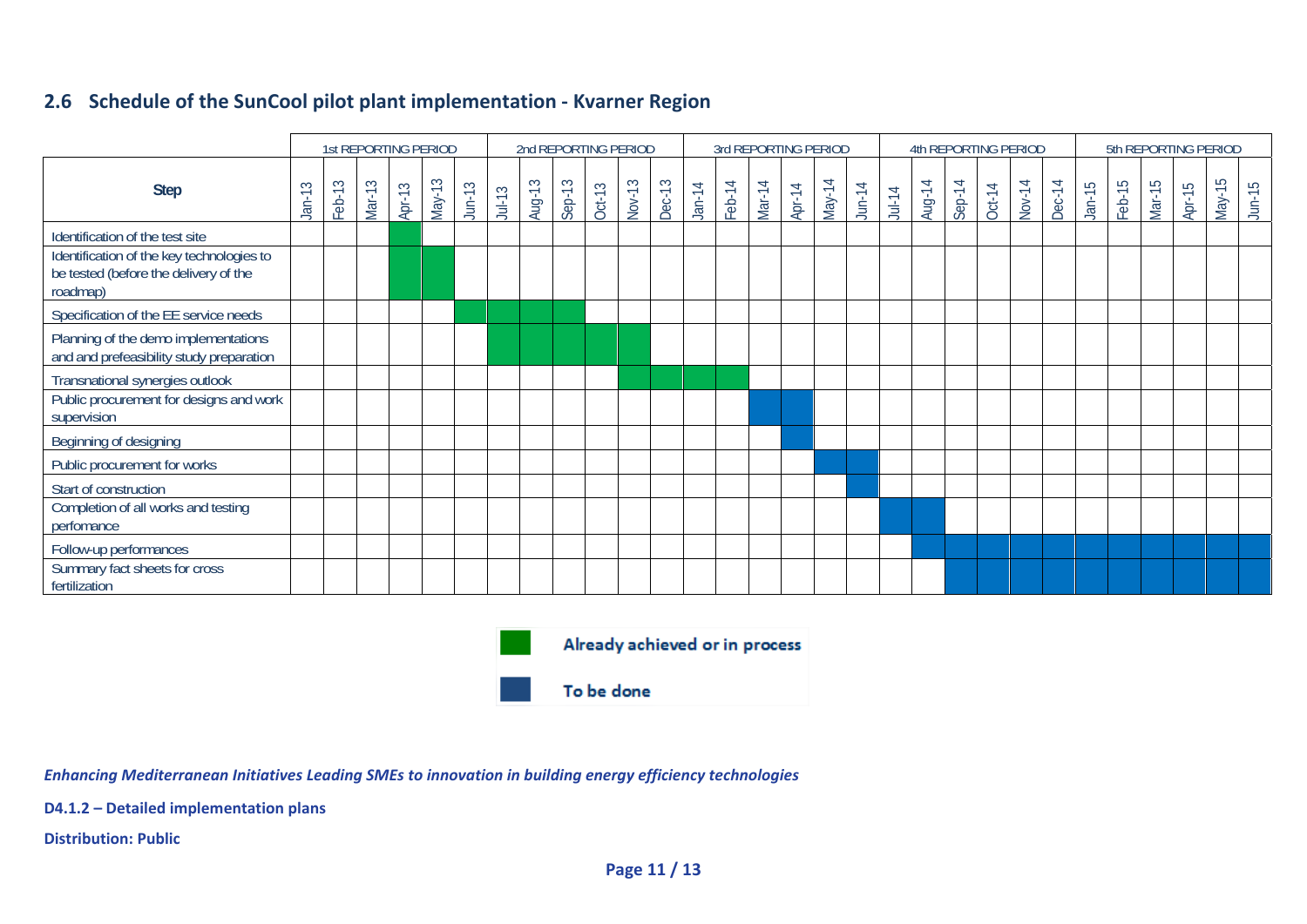# **3 Analysis of the overall scheduling**

#### **3.1 Public procurement for the selection of companies**

The first step of the implementation plans is to have selected the companies that will build the pilot plants through public procurements.

|                                                          |           |         |     |                |          |                                                           |         |            |       |          |          |          |            |                       |       |          |           |            |        |           |        |          |                       |          |            |           |                                   |         | 1st REPORTING PERIOD 2nd REPORTING PERIOD 3rd REPORTING PERIOD 4th REPORTING PERIOD 5th REPORTING PERIOD |                   |
|----------------------------------------------------------|-----------|---------|-----|----------------|----------|-----------------------------------------------------------|---------|------------|-------|----------|----------|----------|------------|-----------------------|-------|----------|-----------|------------|--------|-----------|--------|----------|-----------------------|----------|------------|-----------|-----------------------------------|---------|----------------------------------------------------------------------------------------------------------|-------------------|
| <b>Public Procurement for the selection of companies</b> | <b>CD</b> | ₽.<br>ē | mar | $\mathfrak{m}$ | $nai-13$ | $\frac{1}{3}$                                             | $u1-13$ | $a$ oût-13 | ept13 | $oct-13$ | $nov-13$ | $dec-13$ | $j$ anv-14 | $\mathbb{E}$<br>févr- | mars- | $avr-14$ | $mail-14$ | $j$ uin-14 | jul-14 | $a$ oût-1 | sept14 | $oct-14$ | $\frac{4}{7}$<br>nov- | $dec-14$ | $j$ anv-15 | $févr-15$ | $\overline{\phantom{0}}$<br>mars- | S<br>āν |                                                                                                          | mai-15<br>juin-15 |
| AREA - SunLab - Friuli Venezia Giulia region             |           |         |     |                |          |                                                           |         |            |       |          |          |          |            |                       |       |          |           |            |        |           |        |          |                       |          |            |           |                                   |         |                                                                                                          |                   |
| IAT - HVACLab - Andalousia region                        |           |         |     |                |          |                                                           |         |            |       |          |          |          |            |                       |       |          |           |            |        |           |        |          |                       |          |            |           |                                   |         |                                                                                                          |                   |
| CAP - SmartEE - PACA region                              |           |         |     |                |          |                                                           |         |            |       |          |          |          |            |                       |       |          |           |            |        |           |        |          |                       |          |            |           |                                   |         |                                                                                                          |                   |
| IJS - InfraSun - Ljubljana region                        |           |         |     |                |          |                                                           |         |            |       |          |          |          |            |                       |       |          |           |            |        |           |        |          |                       |          |            |           |                                   |         |                                                                                                          |                   |
| CIRCE - Glassolating - Aragón region                     |           |         |     |                |          |                                                           |         |            |       |          |          |          |            |                       |       |          |           |            |        |           |        |          |                       |          |            |           |                                   |         |                                                                                                          |                   |
| REA - SunCool - Kvarner region                           |           |         |     |                |          |                                                           |         |            |       |          |          |          |            |                       |       |          |           |            |        |           |        |          |                       |          |            |           |                                   |         |                                                                                                          |                   |
|                                                          |           |         |     |                |          | Preparation work<br>Call opening + selection of companies |         |            |       |          |          |          |            |                       |       |          |           |            |        |           |        |          |                       |          |            |           |                                   |         |                                                                                                          |                   |

The above schedule shows significant discrepancies between partners/regions regarding the date of selection of the companies and the preparation time needed to issue the calls for tenders. This preparation includes:

- The validation of the test site based on an audit of potential energy savings and on a confrontation with the rules of the MED programme;
- ‐ The analysis of the requirements to issue a public call for tenders, including timing items;
- The elaboration of the documents and their validation by the legal department
- ‐ The selection of the official publication journal

Overall, the preparation work required till the publication of the call for tenders took between 3 and 8 months.

The shorter time reached in France is supported by the fact that Capenergies, as a private statutory entity, is not submitted to public procurement rules stricto sensus, but to a slightly lighter procedure described in the ordinance of  $26<sup>th</sup>$  of June 2005.

The delay of IJS to start the preparation work is due to a change for the pilot site. The firstly intended building was actually cancelled because it was privately‐owned. A public building of the Institute Josef Stefan backed up the solution 2 months later. This delay impacted only slightly the actual overall company selection process.

The long time needed for preparation work at AREA is directly related to the complexity of the law regarding public procurement procedures in Italy, including many legal time steps that, once cumulated, result in several month of procedure to validate the call. Moreover, due to a relevant change in the Italian laws on public procurement occurred in January 2014, the call publication has been further postponed for 2 months.

REA faced also much time in the implementation of a public procurement, but also needed much time to perform an appropriate audit of the existing building equipment and to design the technical specification of the solution to implement.

*Enhancing Mediterranean Initiatives Leading SMEs to innovation in building energy efficiency technologies*

**D4.1.2 – Detailed implementation plans Distribution: Public**